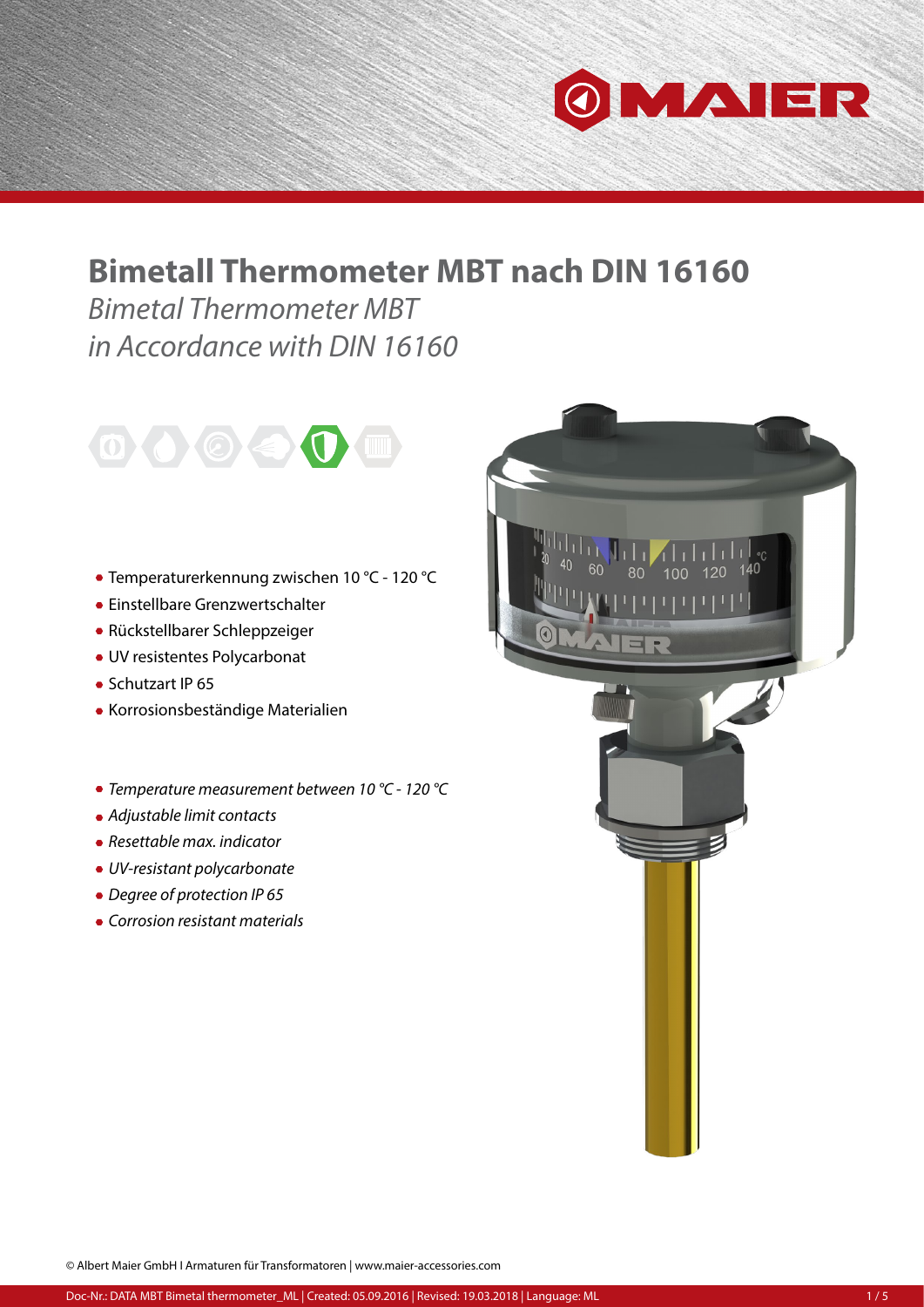

OOOO

## **Bimetall Thermometer MBT Varianten und Maße**

*Bimetal Thermometer MBT Types and Dimensions*





| Varianten   Types                  |          |                                               |                 | <b>Maße   Dimensions</b> |     |          |    |    |
|------------------------------------|----------|-----------------------------------------------|-----------------|--------------------------|-----|----------|----|----|
| Mit Kontakt<br><b>With contact</b> | Code No. | <b>Ohne Kontakt</b><br><b>Without contact</b> | <b>Code No.</b> | $\overline{A}$           | B±1 | <b>C</b> | D  | ØE |
| MBTC 14                            | MT 11    | <b>MBT0 14</b>                                | MT41            | $R\frac{1}{2}$ "         | 106 | 117      | 12 | 15 |
| MBTC 16                            | MT 21    | <b>MBT0 16</b>                                | MT 51           | R 1"                     | 106 | 117      | 12 | 17 |
| MBTCA 16                           | MT 31    | MBT0A 16                                      | MT 61           | $R\frac{3}{4}$ "         | 106 | 117      | 12 | 17 |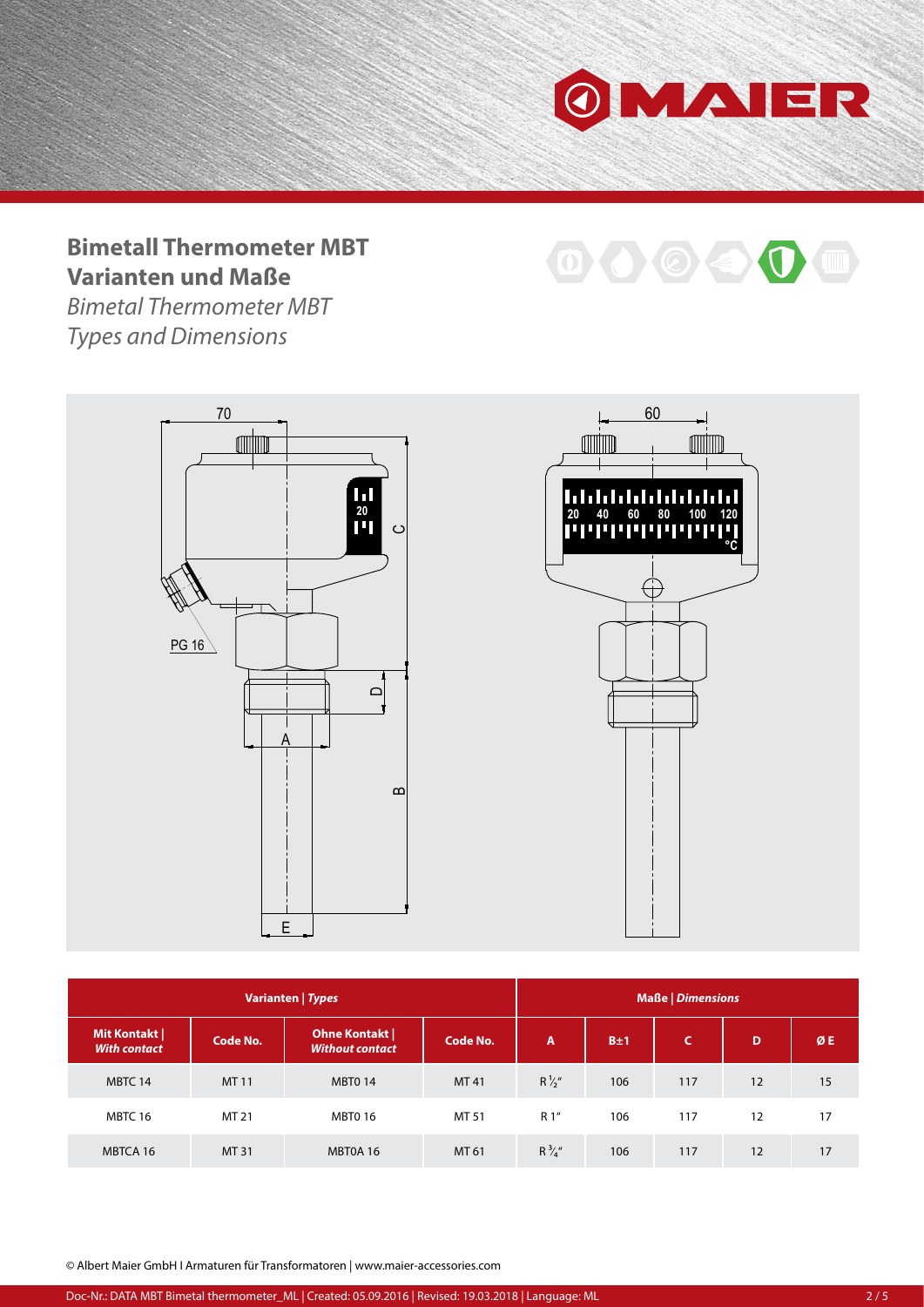

 $\mathbf{0} \Leftrightarrow \mathbf{0}$ 

## **Bimetall Thermometer MBT Technische Spezifikationen**

*Bimetal Thermometer MBT Technical Specifications*



© Albert Maier GmbH I Armaturen für Transformatoren | www.maier-accessories.com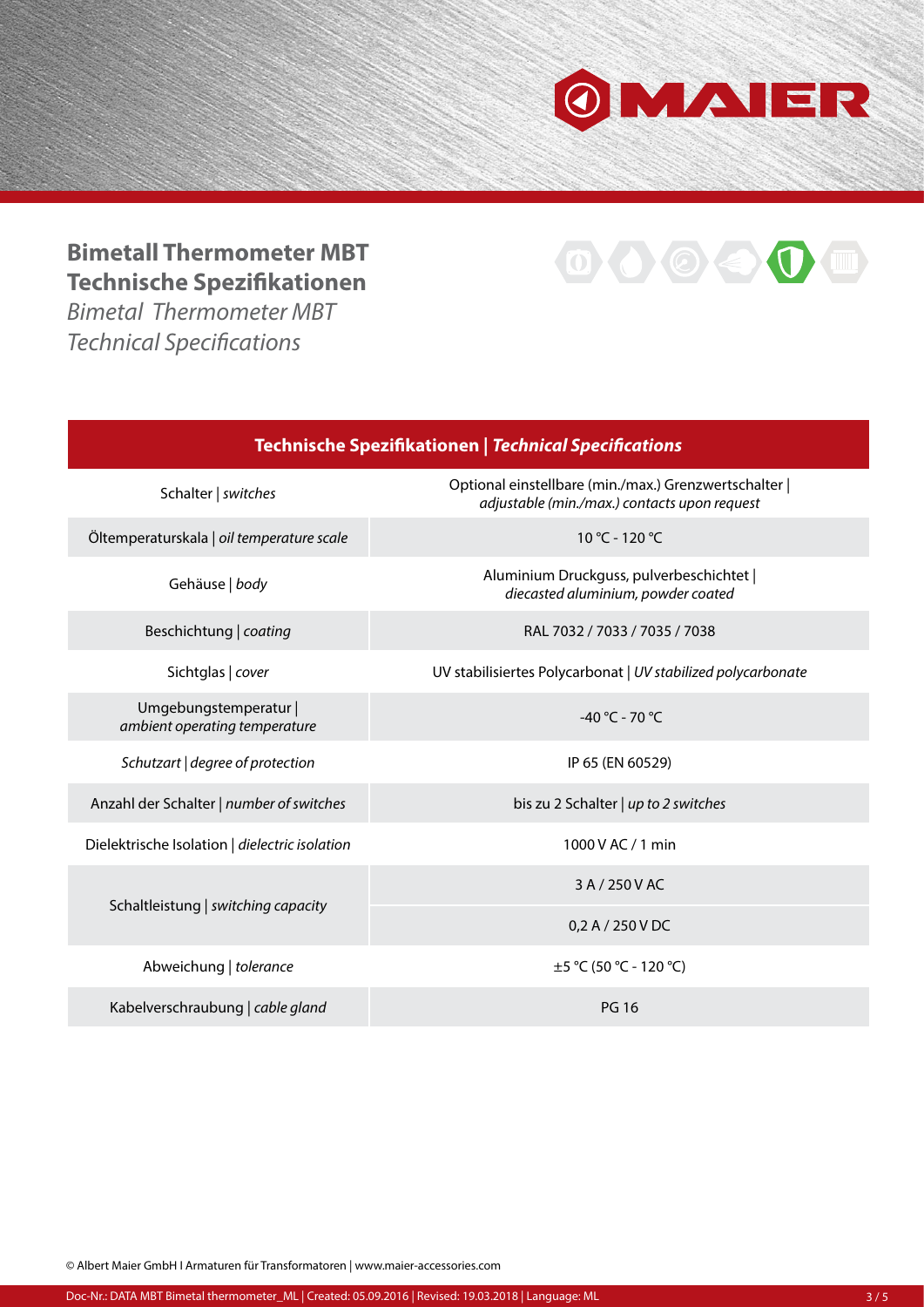

O < C

## **Bimetall Thermometer MBT Funktionen im Detail**

*Bimetal Thermometer MBT Functions in Detail*









© Albert Maier GmbH I Armaturen für Transformatoren | www.maier-accessories.com